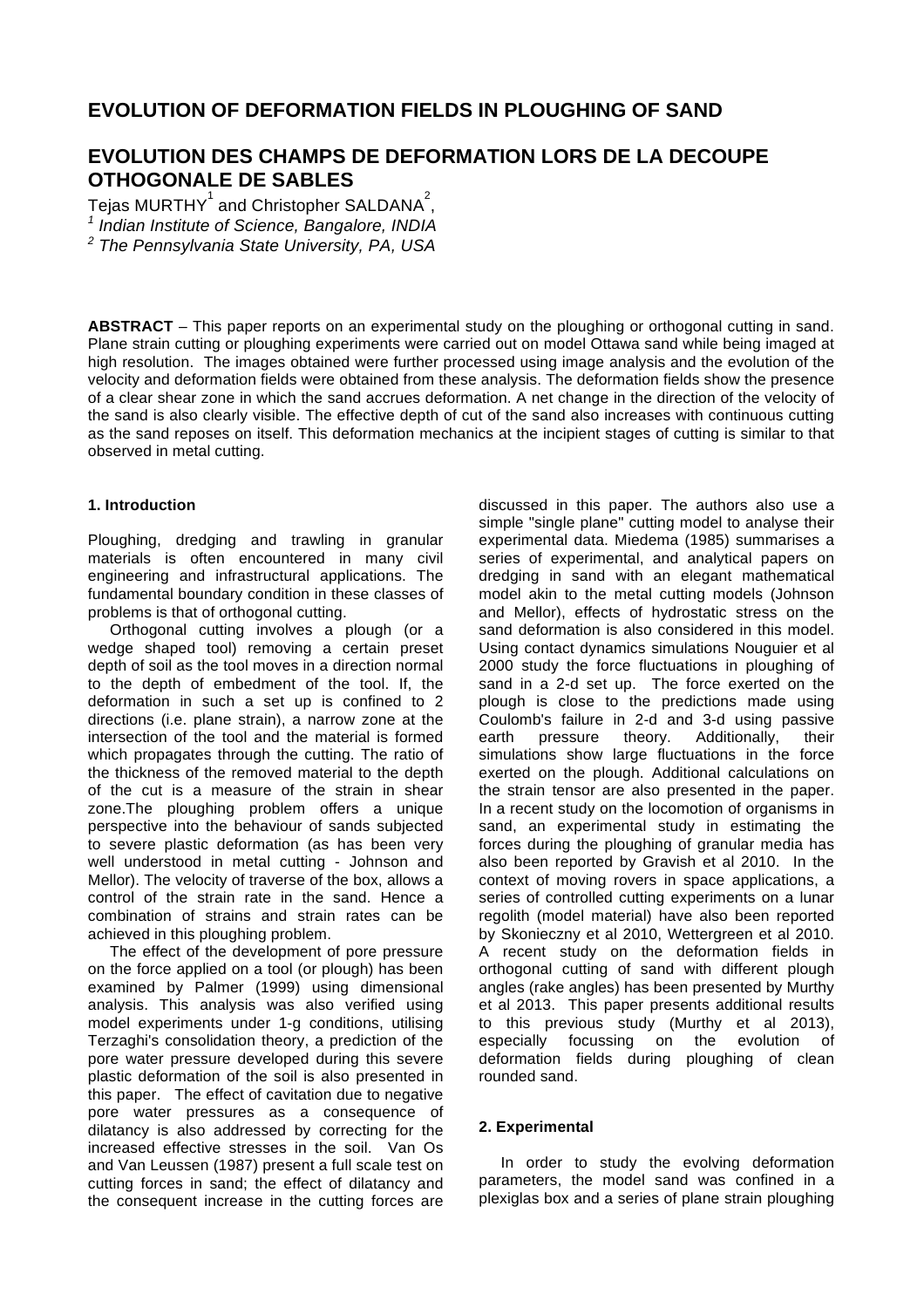tests were performed. This plexiglas box was mounted on a screw driven linear slide (Parker, USA) and the plough was fixed while the sand box was moved at a constant velocity. The dimension of the box used in this program was 2.5cm x 25 cm x 15 cm. A plough (or henceforth referred to as a tool) made of high speed tool steel (of the same thickness of the box) was fixed to a stationary frame and was adjustable only in the "z" or vertical direction, such that the depth of ploughing was controlled. The tool was placed at desired 'depths' in the box and the ploughing experiments were carried out at a constant speed.

Images were captured during the traverse of the box. The field of view of the images was kept constant in and around a region of the fixed tool. A Hasselblad medium format single lens reflex camera was used to capture images at very high resolution. A sample image obtained from the experiment is also shown in the fig. 1. Images were captured at a frame rate of 0.25 fps.

The model sand used in these experiments was rounded, medium fine, standard quartzitc sand (Ottawa sand C 778) of mean grain size 0.45 mm. This sand has been used extensively as a model material in many studies, including a comprehensive mechanical characterisation presented in Murthy et al 2007.



Figure 1. Sample image obtained during the experiment. The tool is kept stationary while the sand box is moved at a constant velocity

A PIV (particle image velocimetry) algorithm was used to analyse the images captured through the ploughing process, such an analysis has extensively been used to study the deformation field in soils (White et al 2003, 2004). The basic premise of a PIV algorithm is to assess a degree of match between images captured temporally, using a statistical cross correlation algorithm. Details of the PIV algorithm are provided by White et al 2003 and Adrian and Westerweel 2010. The deformation fields obtained from the PIV algorithm can be used to deduce velocity fields, strain rate fields and strains (mathematical description of the velocity, strain rate and effective strain rate are presented in Murthy et al 2012).



Figure 2 (a-d). A Series of velocity of contour maps on which a quiver plot is overlaid obtained at various time elapses indicating the evolving velocity of the sand during cutting.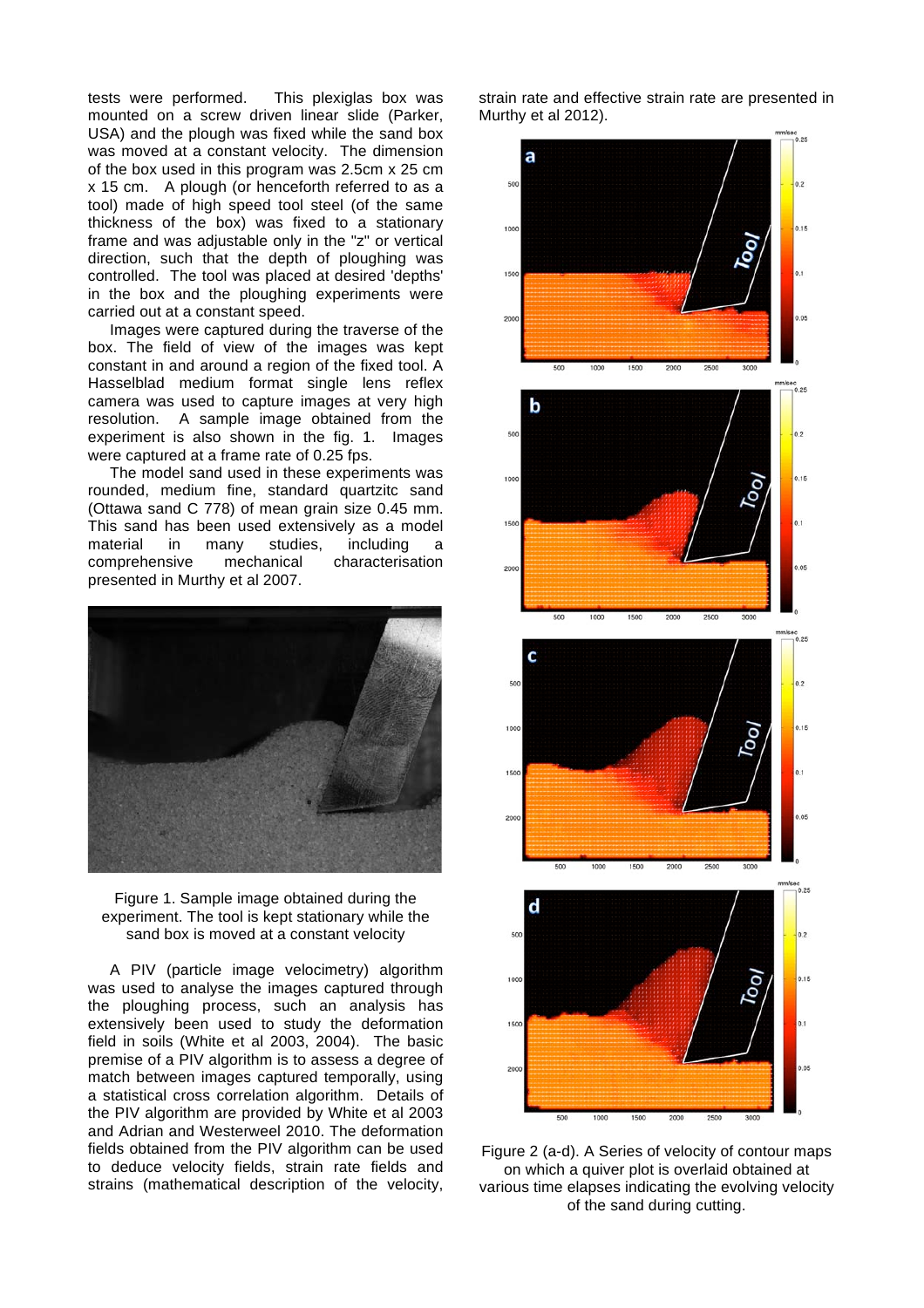## **3. Results**

A series of ploughing experiments were conducted in this research programme. A preset depth of cut (of about 10 grain diameters  $\sim$  4.5 mm) was used for all the cutting experiments. The yellow colour in the bulk of the sand represents the velocity of cutting while the chip also shows predominantly a uniform velocity.

The angle of the plough was fixed at 20 degrees measured with respect to the vertical. The Figure 2 presents a series of velocity fields with continued movement of the box.

The velocity field evolution shows the growth of the region of the sand removed or "chip" as indicated in the figure 2. The direction of traverse of the sand particles subjected to orthogonal cutting is clearly visible in the quiver plot overlaid on the velocity contour map in figure 2. This change in the direction of traverse of the sand being cut, and the formation of a shear zone at the corner of the plough or initiation of the chip is clearly visible in the contour of the velocity map. The bulk velocity of the sand is predominantly horizontal and is about 0.1mm/s (the cutting velocity), while the velocity direction in the chip is tangential to the plough rake face and drops to about 50% of the cutting velocity. The velocity field shown in figure 2 has a bulk region, wherein the velocity of sand is predominantly horizontal and a zone adjoining the plough is the shear zone, wherein the deformation changes direction. This shear zone extends from the tip of the plough through the thickness of the chip region. The chip region shows velocities which are tangential to the rake face of the plough shows a strong component in the vertical direction for the velocity vectors. A small region of zero velocity is also found at the corner of the tool tip and this is seen through the progress of the chip. This non-homogeneous deformation field also shows the presence of a small dead zone very close to the plough tip. In addition the presence of a zone at the far end of the shear zone also shows a "vortex" formation.

With continued progress in ploughing, the sand moves along the rake face of the plough (increase in the overall height of the chip), the sand grains begin to repose down the chip. The effective depth of ploughing increases as the sand reposes in front of the chip. Such an increase in the effective depth has been reported by the simulations of Nouguier et al 2000 The shear zone wherein the sand accumulates the deformation continues to increase in size allowing a large amount of material to undergo plastic straining. As the sand grains continue to repose the height of the chip reaches an asymptotic value, however, this was length of cut was not reached in this set of experiments. A formation of a small vortex or particle rotation, as the sand grains repose with progress of cutting is also seen during this process. Fluctuations in the force signature on the plough has been observed in both simulations and model experiments (Nouguier et al 2000 and Palmer 1999), an analysis of the force signatures will be presented in forthcoming publications.

#### **4. Summary**

The force exerted during the traverse of a plough is well documented; however, this study presents the evolving velocity fields during the ploughing of dry sand. The velocity field shows an evolution towards the establishment of a steady state. The sand is subjected to large deformations as it is ploughed. A shear zone is established at an initial stage of the cutting process, and this shear zone increases in size corresponding to the increase in the size of the chip. The velocity in the chip is predominantly uniform with very little variation seen in the magnitude, however the direction of the sand changes as the chip progresses upward. The effective depth of cut during the ploughing also is seen to vary with continued ploughing, as the sand reposes in front of the plough. Further studies relating the velocity, strain rate, strain magnitude in addition to force fluctuations are presented in forthcoming publications.

#### **5. References**

- Adian R.J., Westerweel J., (2011). Particle image velocimetry. *Cambridge University Press, UK*.
- Gravish N., Umbanhowar P.B., Goldman D.I., (2010). Force and flow transition in plowed granular media. *Physical Review Letters, vol. 105, 128301.*
- Johnson W., Mellor P.B., (1973). Engineering plasticity. *Van Nostarand London*.
- Miedema S.A., (1985). Mathematical modeling of the cutting of densely compacted sand under water. *Dredging & Port Construction, pp. 22-26*.
- Murthy T.G., Loukidis D., Carraro J., Prezzi M., Salgado R., (2007). Undrained monotonic response of clean and silty sands. *Geotechnique, vol. 57, No. 3, pp. 273-288*.
- Murthy T.G., Gnanamanickam E., Chandrasekar S., (2012). Deformation field in indentation of a granular ensemble. *Physical Review E, vol. 85, 061306*.
- Murthy T.G., Saldana C., Yadav S., Du F., (2013). Experimental studies on the kinematics of cutting in granular materials. *Submitted to Powders and Grains 2013*.
- Nouguier C., Bohatier C. Moreau J.J., Radjai F., (2000). Force fluctuations in a pushed granular material. *Granular Matter, vol. 2, pp. 171-178.*
- Palmer A.C., (1999). Speed effects in cutting and ploughing. *Geotechnique, vol. 49, No. 3, pp. 285-294*.
- Skonieczny K., Digioia M.E., Barsa R.L., Wettergreen D.S., Whittaker W.L., (2008).